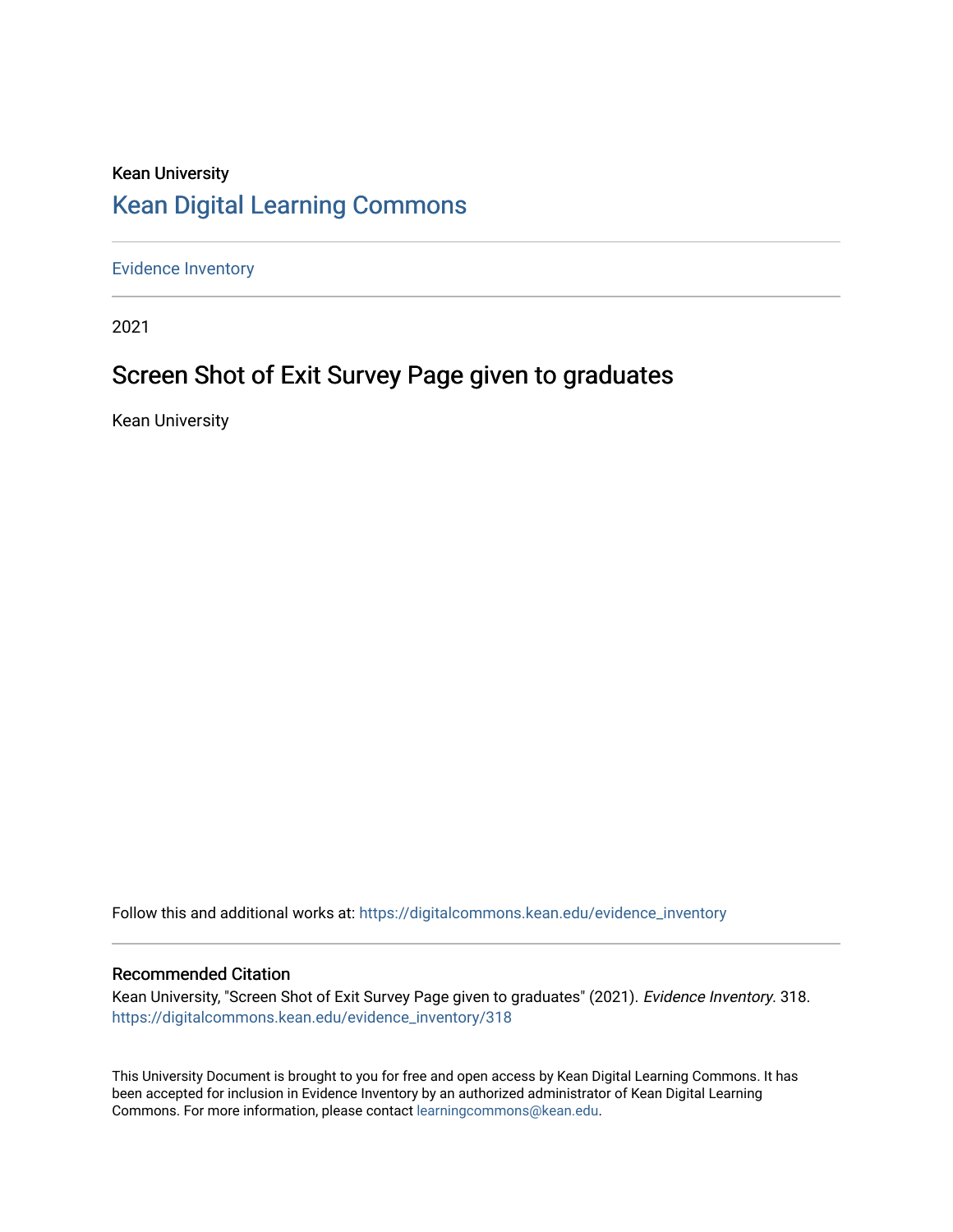# Screen Shot of Exit Survey Page given to graduates

### Abstract

Screen Shot of Exit Survey Page given to graduates

## Keywords

Exit survey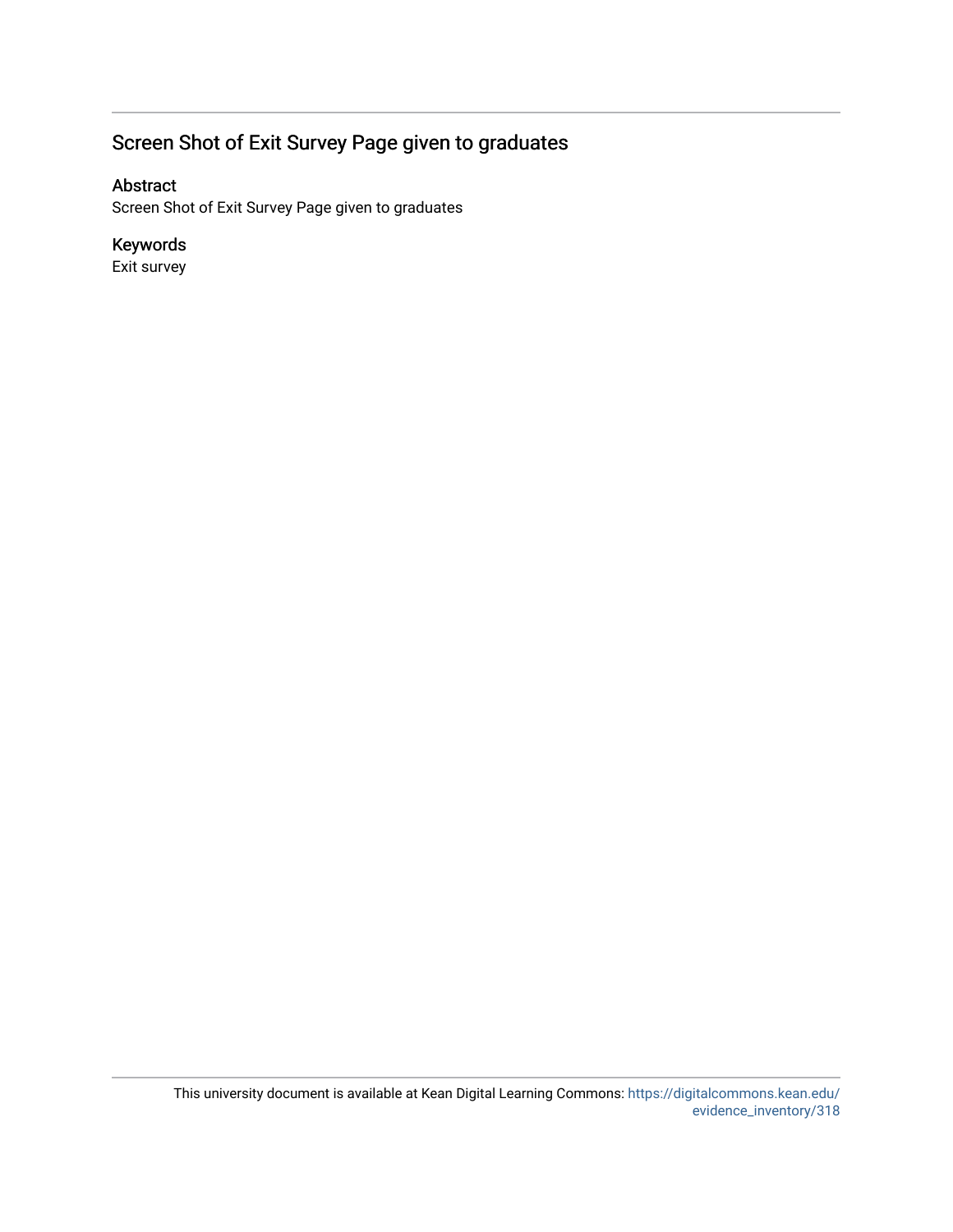**Kean University** *School of Communication Disorders and Deafness* Graduate Program in Speech/Language Pathology

The faculty of the Graduate Program in Speech/Language Pathology welcomes feedback about your education and experiences at Kean University.

Please respond to this anonymous survey in order to provide important information which will help strengthen our program and make necessary improvements.

Thank You

In what year did you obtain your Masters degree in SLP?

**I understand the role of the American Speech/Language and Hearing Association's (ASHA) code of ethics and practice standards in my profession.**

- $\bigcirc$  Strongly agree
- $\bigcirc$  Somewhat agree
- Somewhat disagree
- $\bigcirc$  Strongly disagree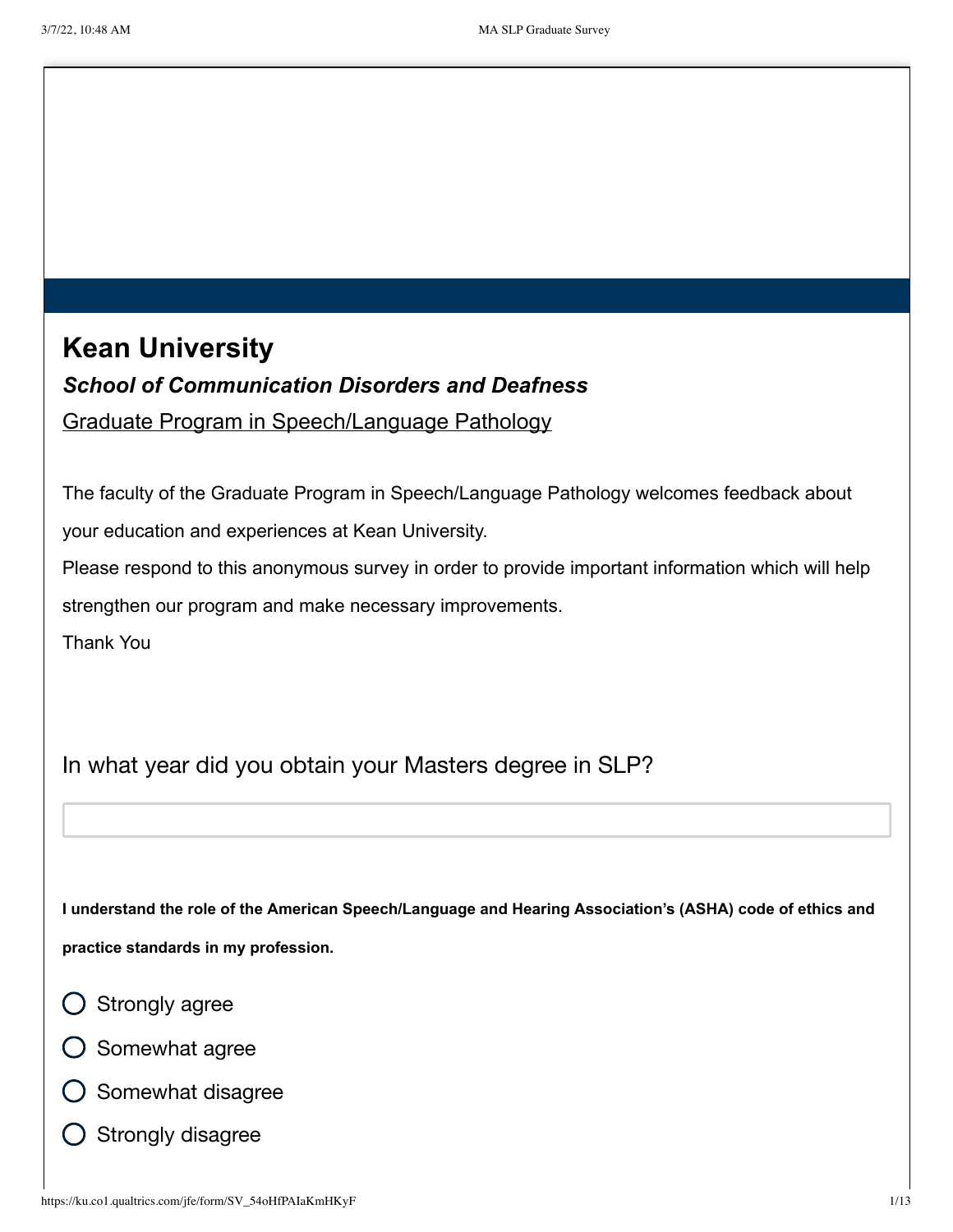3/7/22, 10:48 AM MA SLP Graduate Survey **The resources provided by The New Jersey Speech and Hearing Association (NJSHA) were beneficial throughout my graduate studies.** Strongly agree Somewhat agree Somewhat disagree Strongly disagree **I understand the requirements for Speech Language Pathology licensing in NJ.** Strongly agree ( )  $\bigcirc$  Somewhat agree  $\bigcirc$  Somewhat disagree  $\bigcirc$  Strongly disagree **The Nathan Weiss Graduate College campus provided adequate space for quiet study.** Extremely adequate ( )  $\bigcirc$  Somewhat adequate Somewhat inadequate Extremely inadequate **The Nathan Weiss Graduate College campus provided adequate space for collaborative work with my peers.** Extremely adequate ( ) Somewhat adequate

- Somewhat inadequate
- Extremely inadequate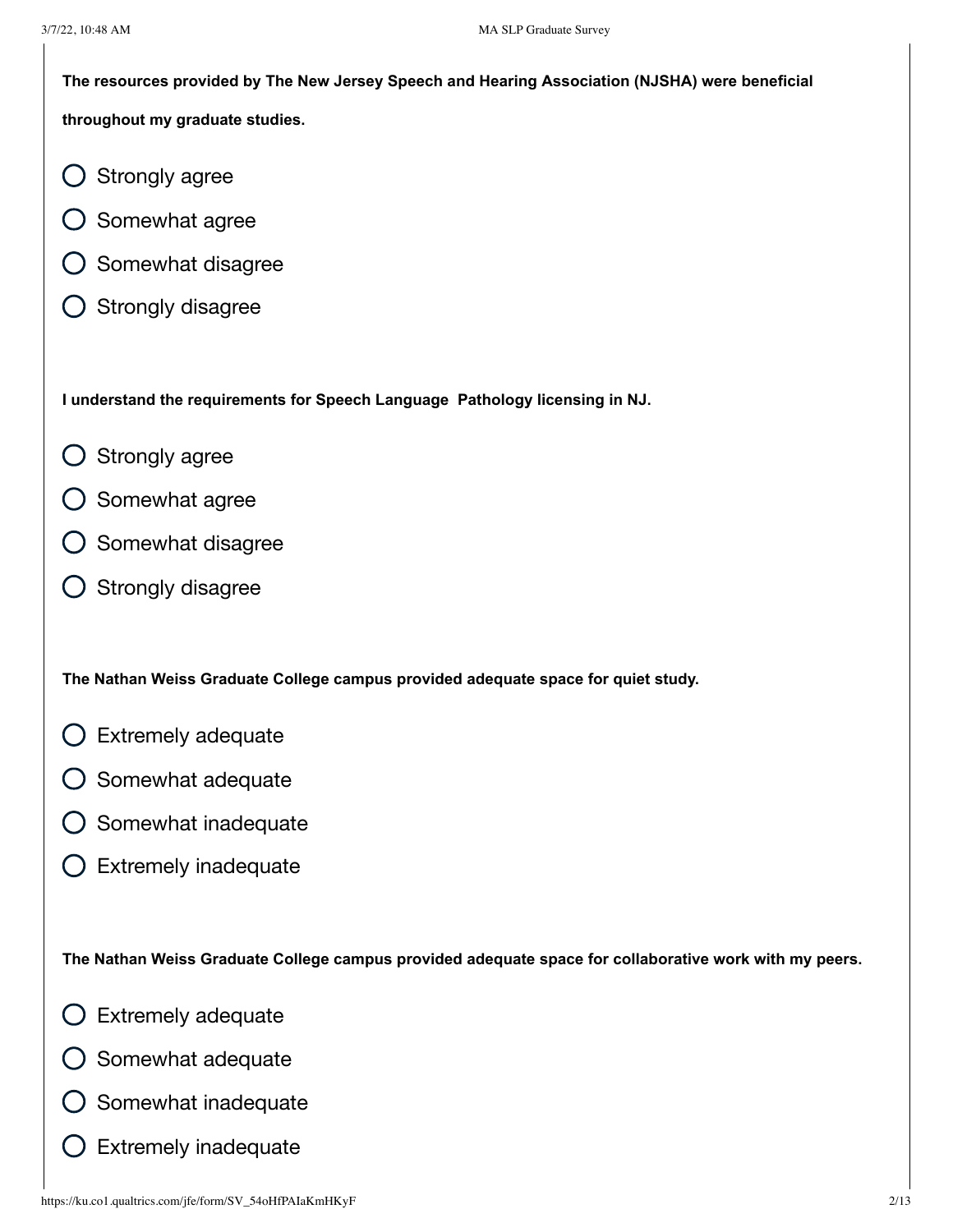**My required, foundation classes prepared me for clinical experiences.**

- Strongly agree  $(\ )$
- Somewhat agree
- Somewhat disagree
- Strongly disagree  $(\ )$

**My elective classes prepared me for clinical experiences.**

- Strongly agree
- Somewhat agree
- Somewhat disagree
- Strongly disagree  $(\ )$

**I feel competent when assessing clients who do not speak English as a first language.**

- Strongly agree
- Somewhat agree
- Somewhat disagree
- Strongly disagree  $\left(\begin{array}{c} \end{array}\right)$

**I feel competent when providing therapy to clients who do not speak English as a first language.**

- Strongly agree
- Somewhat agree
- Somewhat disagree
- Strongly disagree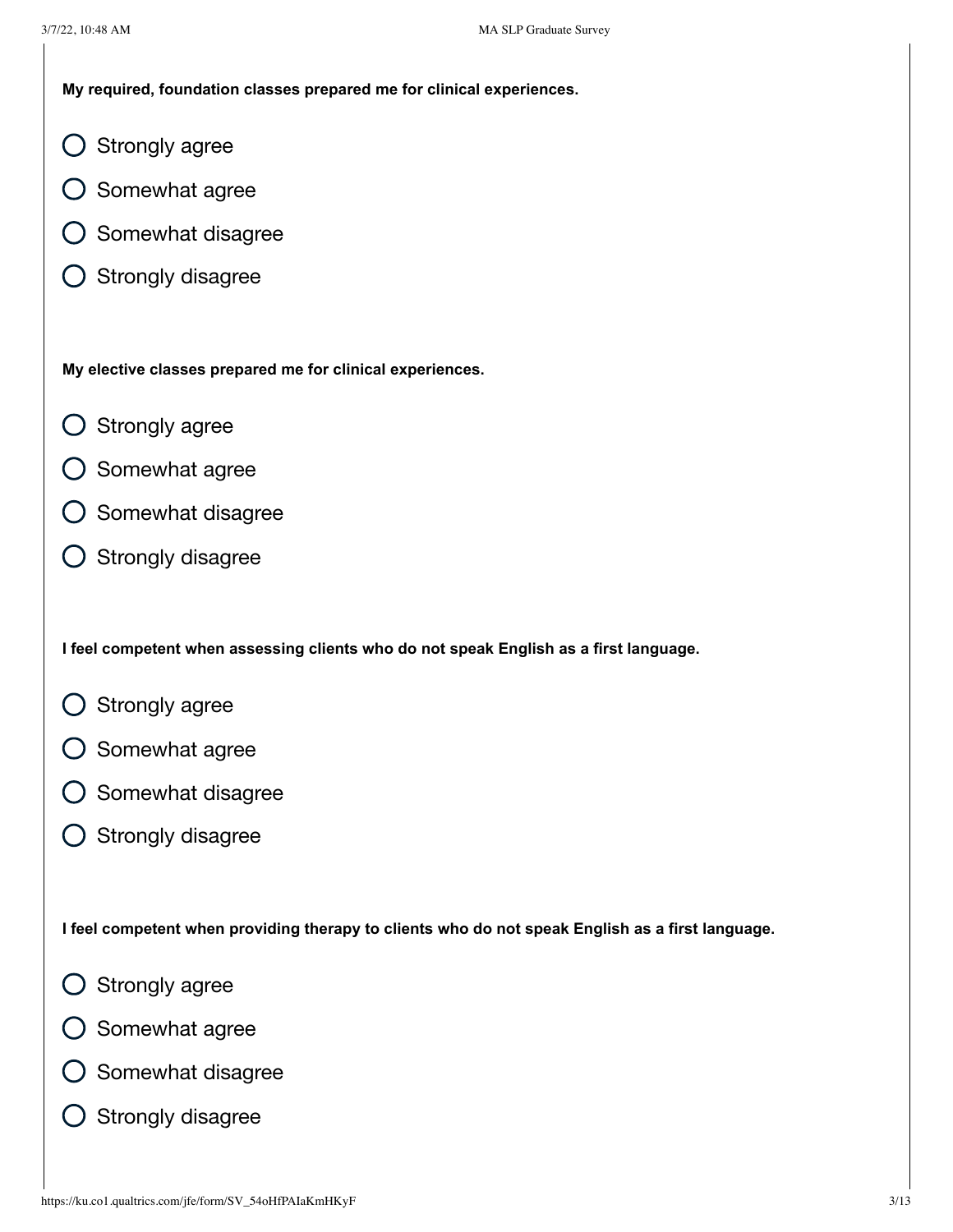#### **As a culturally competent clinician, I actively adjust the following when working with all clients:**

Interview style,

Assessment techniques,

Therapeutic approaches,

Support/

counselling

- Strongly agree
- Somewhat agree
- Somewhat disagree
- Strongly disagree

**I** *understand* **that ASHA's definition of "Cultural Competence includes the following: "Culture and cultural diversity can incorporate a variety of factors, including but not limited to age, disability, ethnicity, gender identity (encompasses gender expression), national origin (encompasses related aspects e.g., ancestry, culture, language, dialect, citizenship, and immigration status), race, religion, sex, sexual orientation, and veteran status. Linguistic diversity can accompany cultural diversity." (ASHA, 2017)**

- Strongly agree
- Somewhat agree
- Somewhat disagree
- Strongly disagree

**I recognize the importance of technology in this profession.**

- Strongly agree
- Somewhat agree
- Somewhat disagree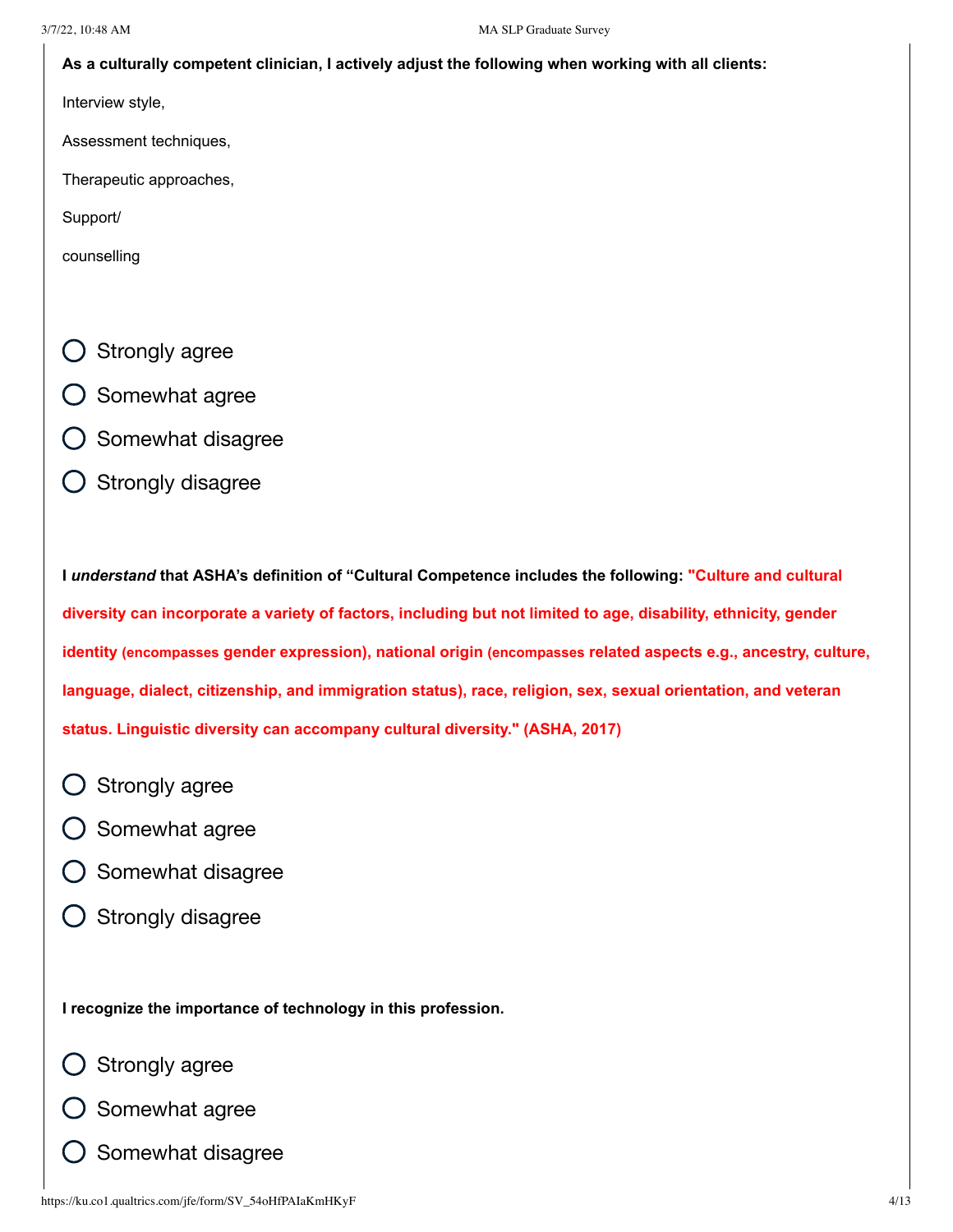**I am comfortable integrating technology into my clinical practice.**

- Strongly agree ( )
- Somewhat agree ( )
- $\bigcirc$  Somewhat disagree
- $\bigcirc$  Strongly disagree

I am competent when providing therapy through telepractice.

- $\bigcirc$  Strongly agree
- Somewhat agree  $(\ )$
- Somewhat disagree
- $\bigcirc$  Strongly disagree

### **I know how to critically evaluate research articles**

- $\bigcirc$  Strongly agree
- Somewhat agree  $\bigcap$
- Somewhat disagree
- $\bigcirc$  Strongly disagree

**I know how to interpret and utilize research results effectively.**

- Strongly agree
- Somewhat agree
- Somewhat disagree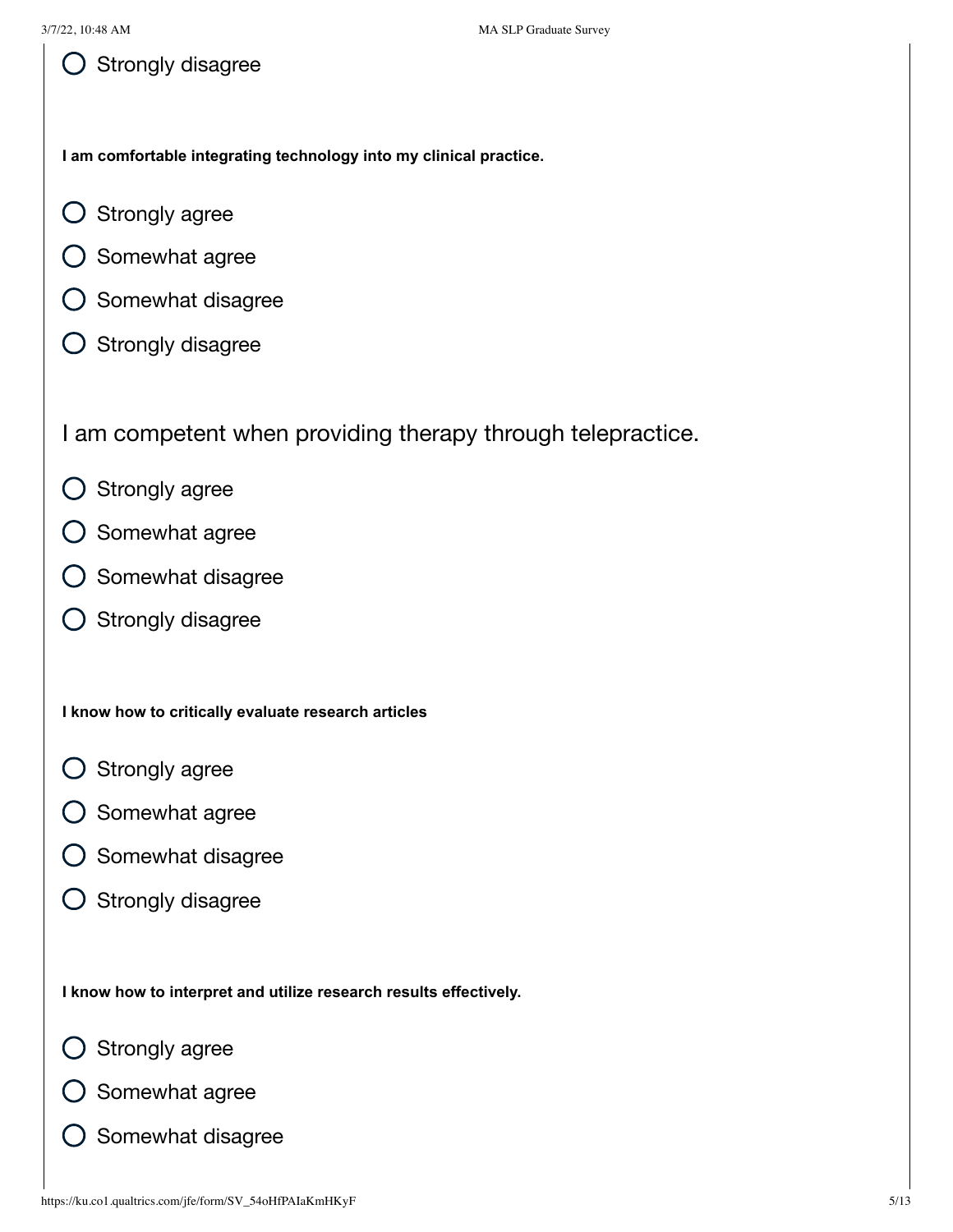My clinical experiences in the clinic required me to apply the content I learned in my foundation classes.

- Strongly agree  $(\ )$
- Somewhat agree ( )
- Somewhat disagree
- Strongly disagree ( )

**I am confident in my pediatric language treatment skills.**

- Strongly agree  $(\ )$
- Somewhat agree
- Somewhat disagree  $(\ )$
- Strongly disagree ( )

**I feel confident in my pediatric language assessment skills.**

- Strongly agree
- Somewhat agree
- Somewhat disagree  $(\ )$
- $\bigcirc$  Strongly disagree

**I feel confident in my pediatric pragmatic assessment skills.**

- Strongly agree
- Somewhat agree
- Somewhat disagree $(\ )$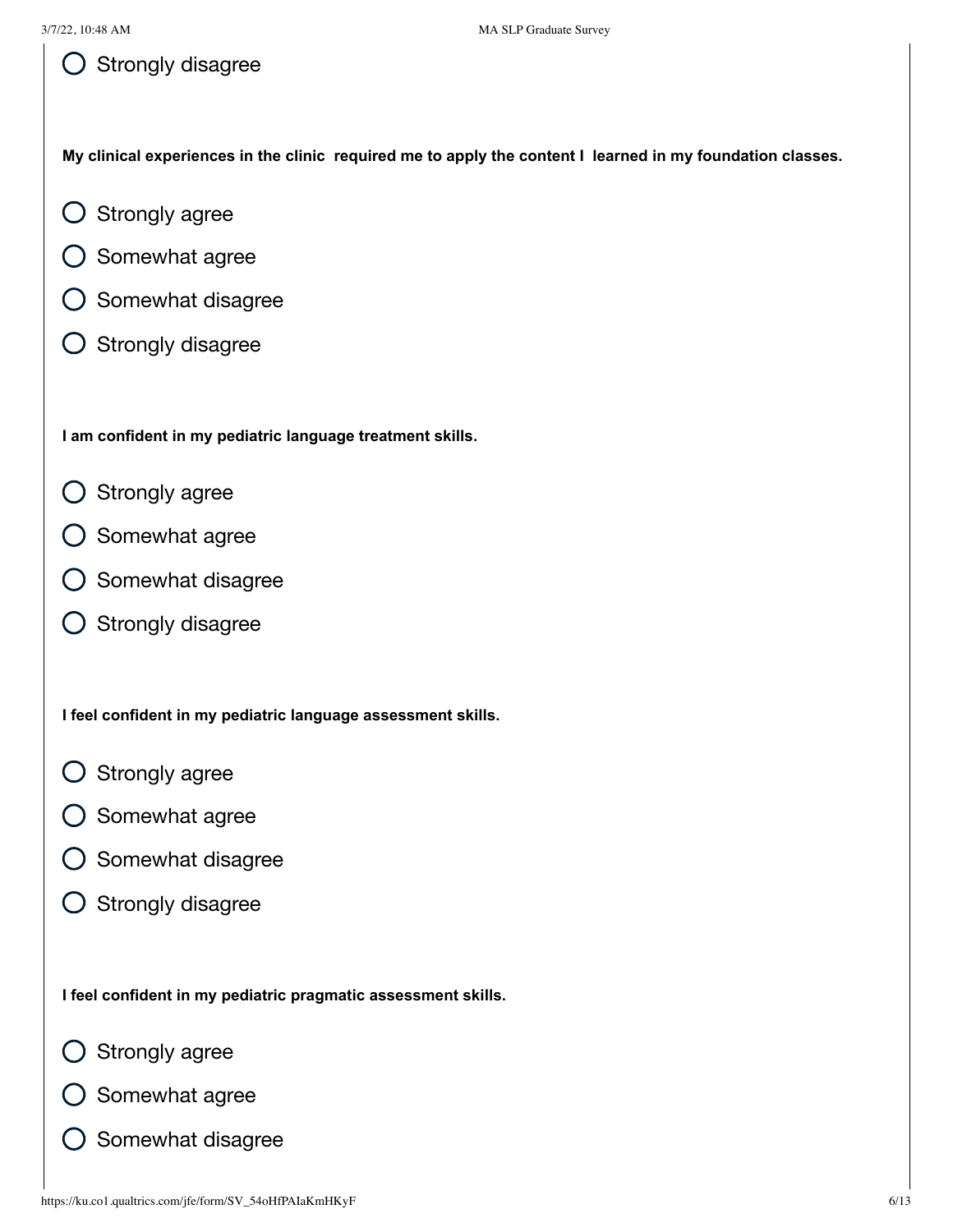**I feel confident in my adult speech assessment skills.**

- Strongly agree  $(\ )$
- Somewhat agree ( )
- Somewhat disagree
- $\bigcirc$  Strongly disagree

**I feel confident in my adult language assessment skills.**

- Strongly agree  $(\ )$
- Somewhat agree
- Somewhat disagree  $(\ )$
- Strongly disagree ( )

**I feel confident in my adult cognitive assessment skills.**

- Strongly agree
- Somewhat agree
- Somewhat disagree  $(\ )$
- $\bigcirc$  Strongly disagree

**I feel confident in my ability to record salient data during therapy sessions.**

- Strongly agree
- Somewhat agree
- Somewhat disagree $(\ )$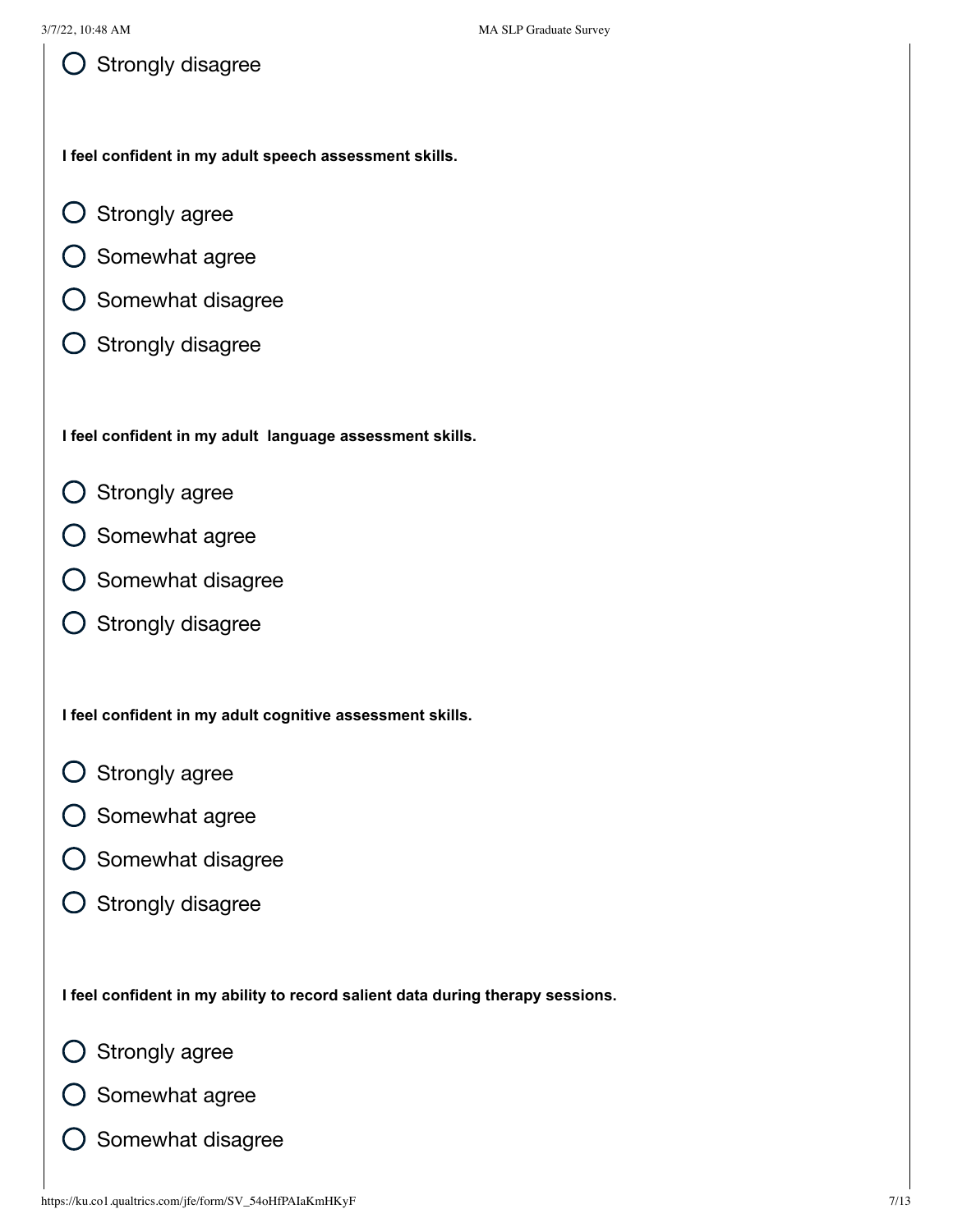I am confident in my ability to analyze data in order to adjust and advance therapy cues and goals to promote **client success.**

- Strongly agree  $\left(\begin{array}{c} 1 \end{array}\right)$
- Somewhat agree
- Somewhat disagree
- $\bigcirc$  Strongly disagree

**I am confident in my ability to conduct effective individual therapy sessions.**

- Strongly agree
- Somewhat agree
- Somewhat disagree
- $\bigcirc$  Strongly disagree

**I feel confident in my ability to conduct effective group therapy sessions.**

- Strongly agree  $\left( \begin{array}{c} 1 \end{array} \right)$
- Somewhat agree
- Somewhat disagree
- $\bigcirc$  Strongly disagree

**My clinical experiences provided me with useful feedback that enabled me to grow as a clinician.**

Extremely useful

Very useful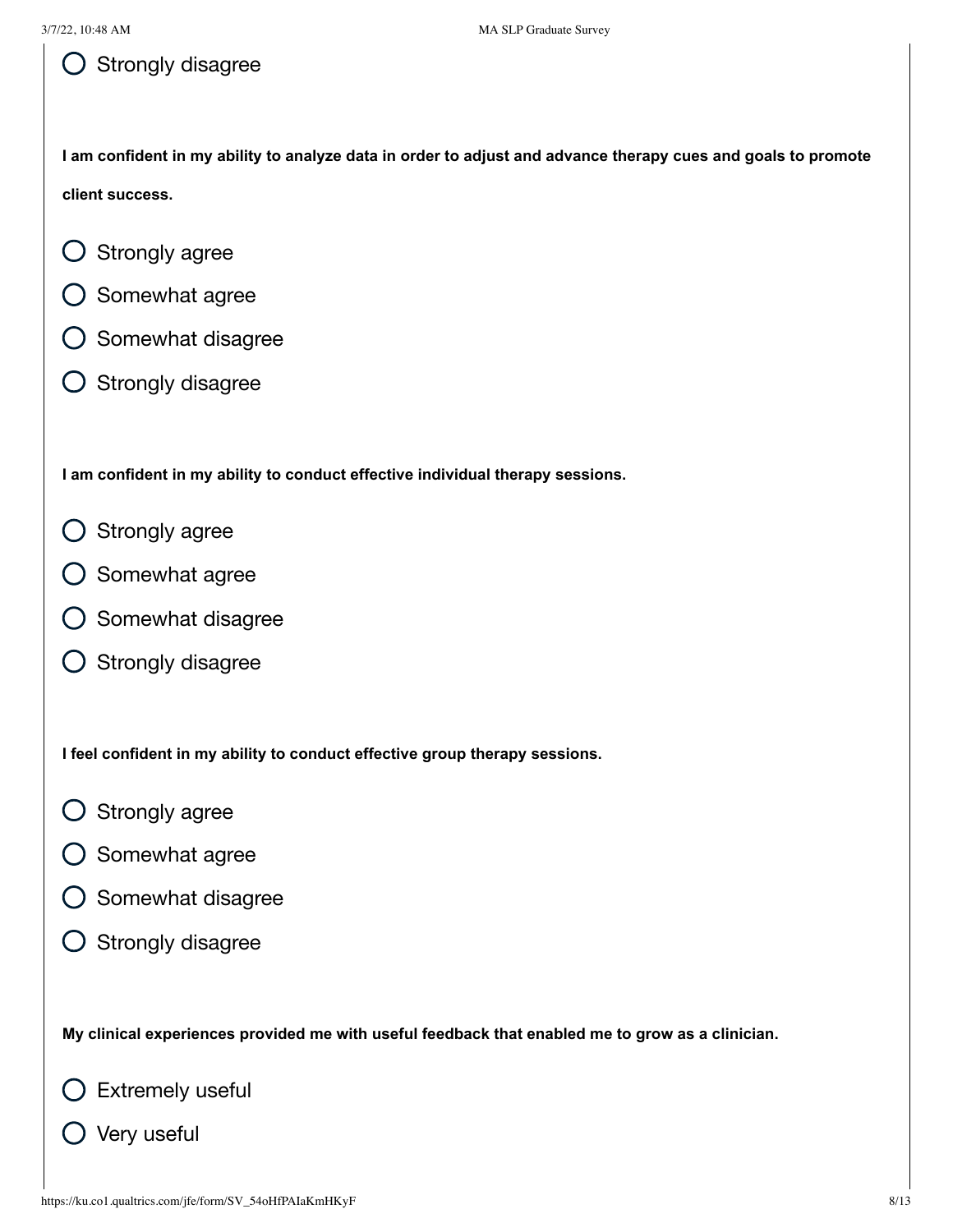Somewhat useful

Not at all useful

**Academic advisement enabled me to progress efficiently through the program.**

- $\left(\begin{array}{c} 1 \end{array}\right)$ Strongly agree
- $\bigcirc$  Somewhat agree
- Somewhat disagree
- Strongly disagree

I initiated meetings with CDD faculty in order to express my needs and concerns during the graduate program.

- Strongly agree
- Somewhat agree
- Somewhat disagree
- $\bigcirc$  Strongly disagree

**Individual meetings with CDD faculty were beneficial to me.**

- Strongly agree
- $\bigcirc$  Somewhat agree
- Somewhat disagree
- $\bigcirc$  Strongly disagree

**The KU Library had adequate materials and resources to meet my coursework and research assignments.**

Extremely adequate

Somewhat adequate $(\ )$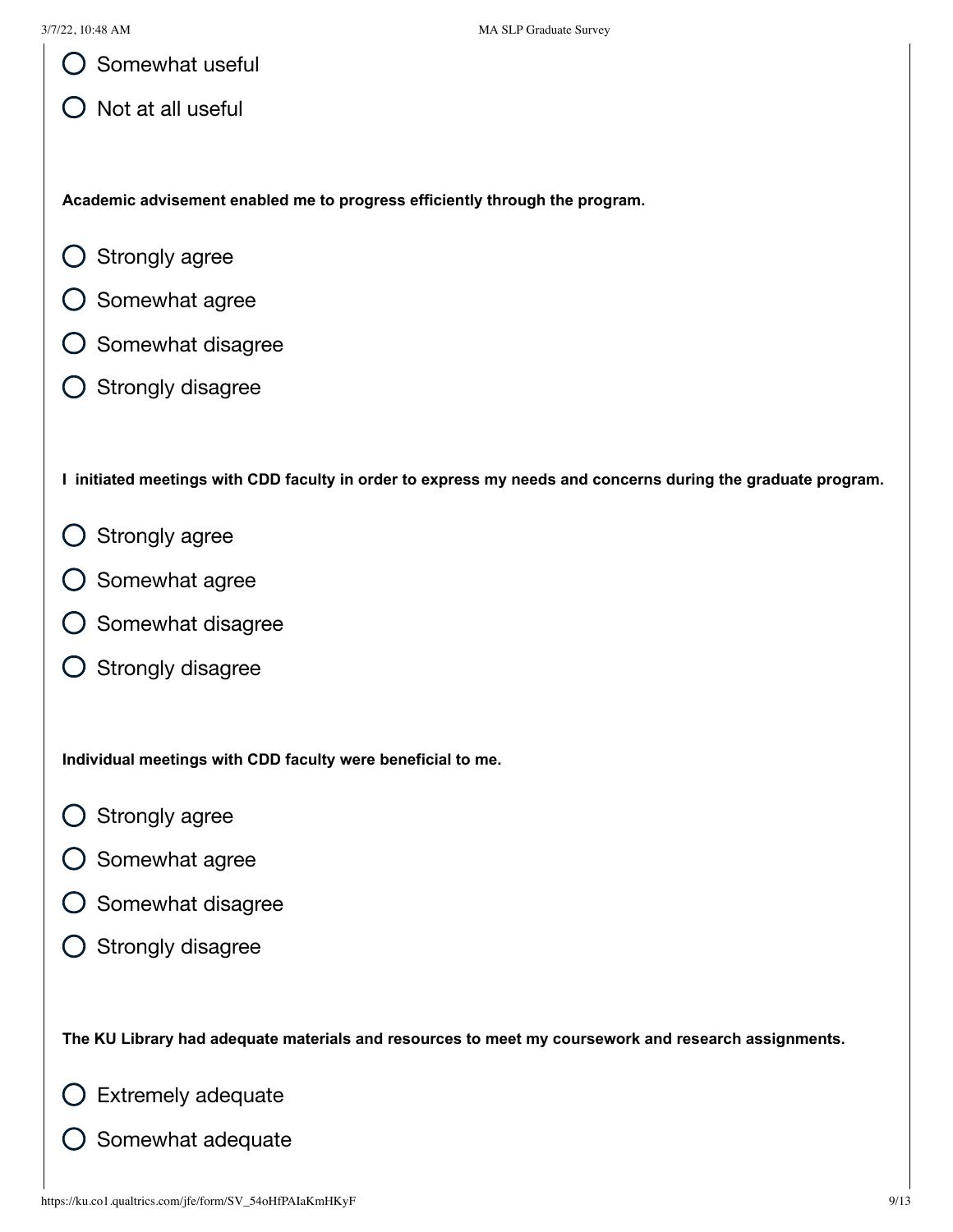| $\bigcirc$ Somewhat inadequate |
|--------------------------------|
|--------------------------------|

 $\bigcirc$  Extremely inadequate

**The student computer resources were adequate and accessible.**

- Extremely adequate  $\left( \begin{array}{c} 1 \end{array} \right)$
- $\bigcirc$  Somewhat adequate
- Somewhat inadequate
- Extremely inadequate

**Out-of classroom, hands on, Service Learning opportunities are a benefit to our graduate program.**

- Strongly agree
- Somewhat agree
- somewhat disagree
- strongly disagree  $\left( \ \right)$

Synchronous classes conducted through online learning were beneficial.

- Strongly agree
- somewhat agree
- Somewhat disagree
- Strongly disagree

Asynchronous classes conducted through online learning were beneficial.

- Strongly agree
- Somewhat agree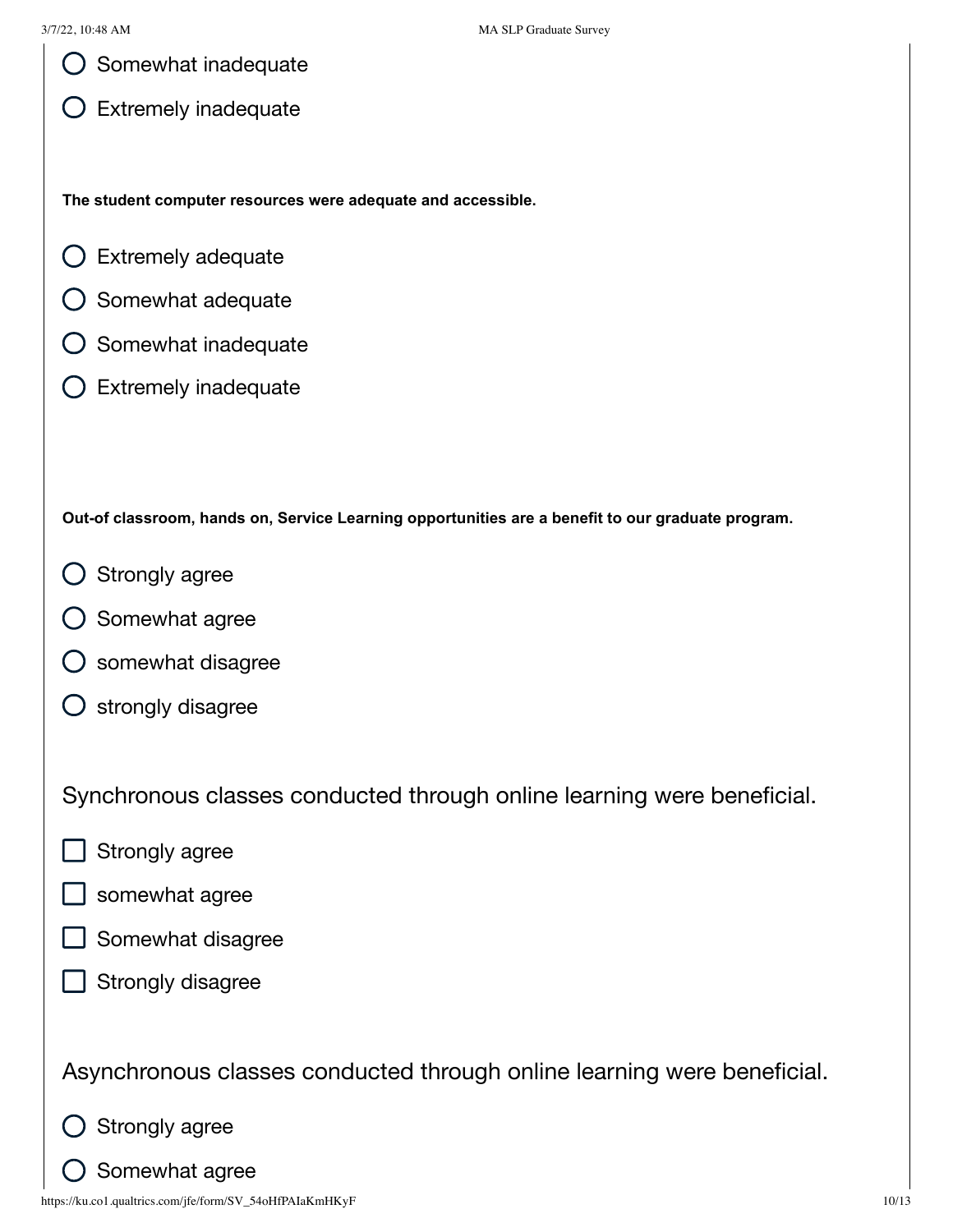$\bigcirc$  Somewhat disagree

 $\bigcirc$  Strongly disagree

Only for the graduates of 2020 and beyond: During Covid19, my instructors in CDD provided adequate support, assistance, and training during the transition to telepractice in spring and summer 2020.

- Strongly agree
- $\bigcirc$  somewhat agree
- somewhat disagree
- strongly disagree

Which of the following programs at Kean CDD would you recommend to prospective students? (choose all that are apporopriate)

- Undergraduate Major in speech language hearing sciences
- MA program in speech language pathology
- Clinical Doctorate program in speech language pathology
- $\Box$  Pre-professional program

Now that you have completed your Masters Degree in speech/language pathology would you consider completing your Clinical Doctorate at Kean after obtaining your CCCs?

- yes
- O Unsure
- () No

For which of the following opportunities would you participate now that you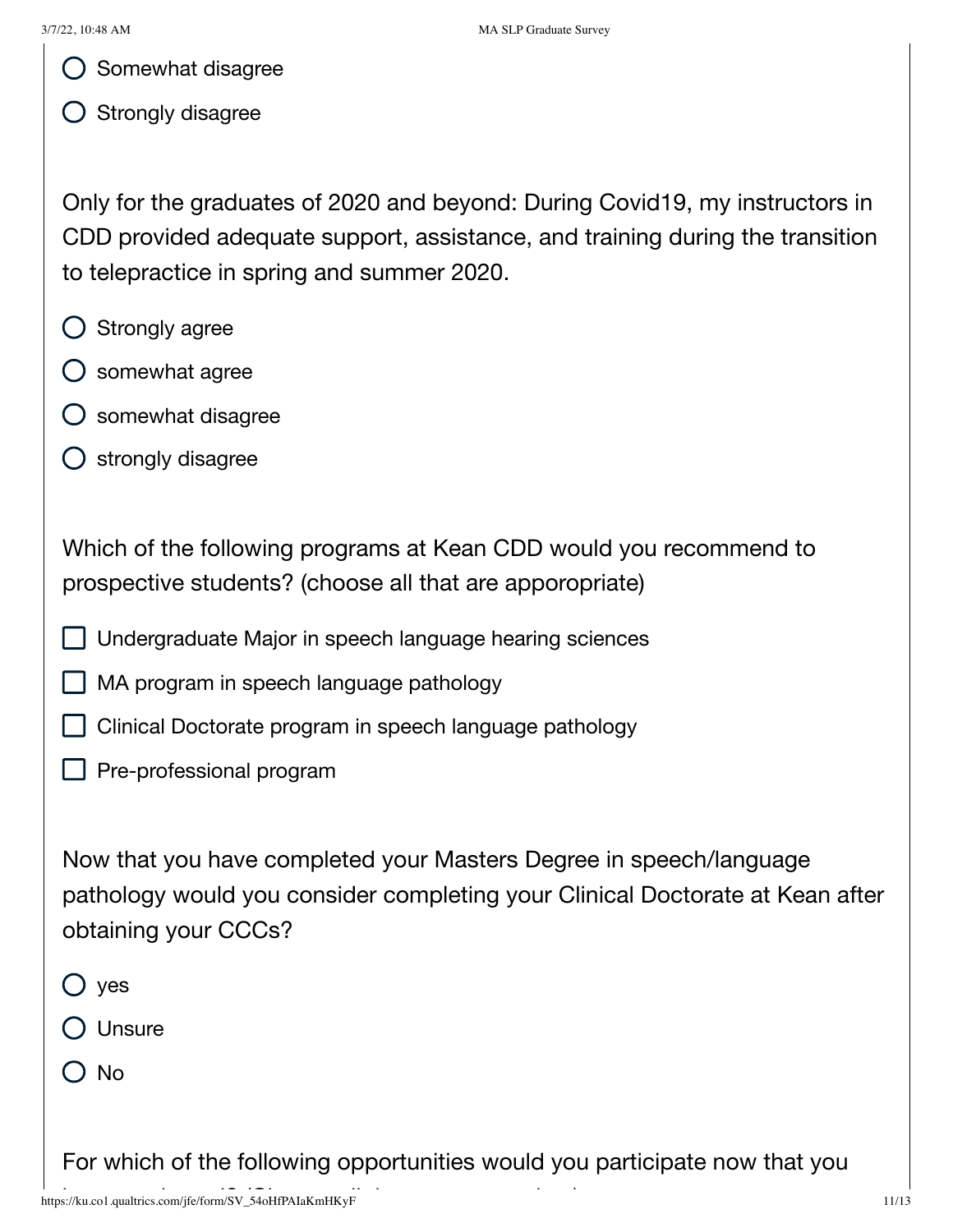| 3/7/22, 10:48 AM<br>MA SLP Graduate Survey<br>have graduated? (Choose all that are appropriate) |
|-------------------------------------------------------------------------------------------------|
| interview day                                                                                   |
| day of bedsides                                                                                 |
| Externship supervisor                                                                           |
| <b>Guest lecture</b>                                                                            |
| Specialized one-time workshops for students                                                     |
| other                                                                                           |
|                                                                                                 |
| What was your undergraduate major?                                                              |
|                                                                                                 |
|                                                                                                 |
| Did you complete your undergraduate major in speech language hearing sciences at                |
| Kean?                                                                                           |
| Yes                                                                                             |
| No                                                                                              |
|                                                                                                 |
| Were you a Pre-Professional Student?                                                            |
| Yes                                                                                             |
| No                                                                                              |
|                                                                                                 |
| Did you complete a minor in speech language hearing sciences at Kean?                           |
| $\bigcirc$ Yes                                                                                  |
| <b>No</b>                                                                                       |
|                                                                                                 |
| Is English your first language?                                                                 |